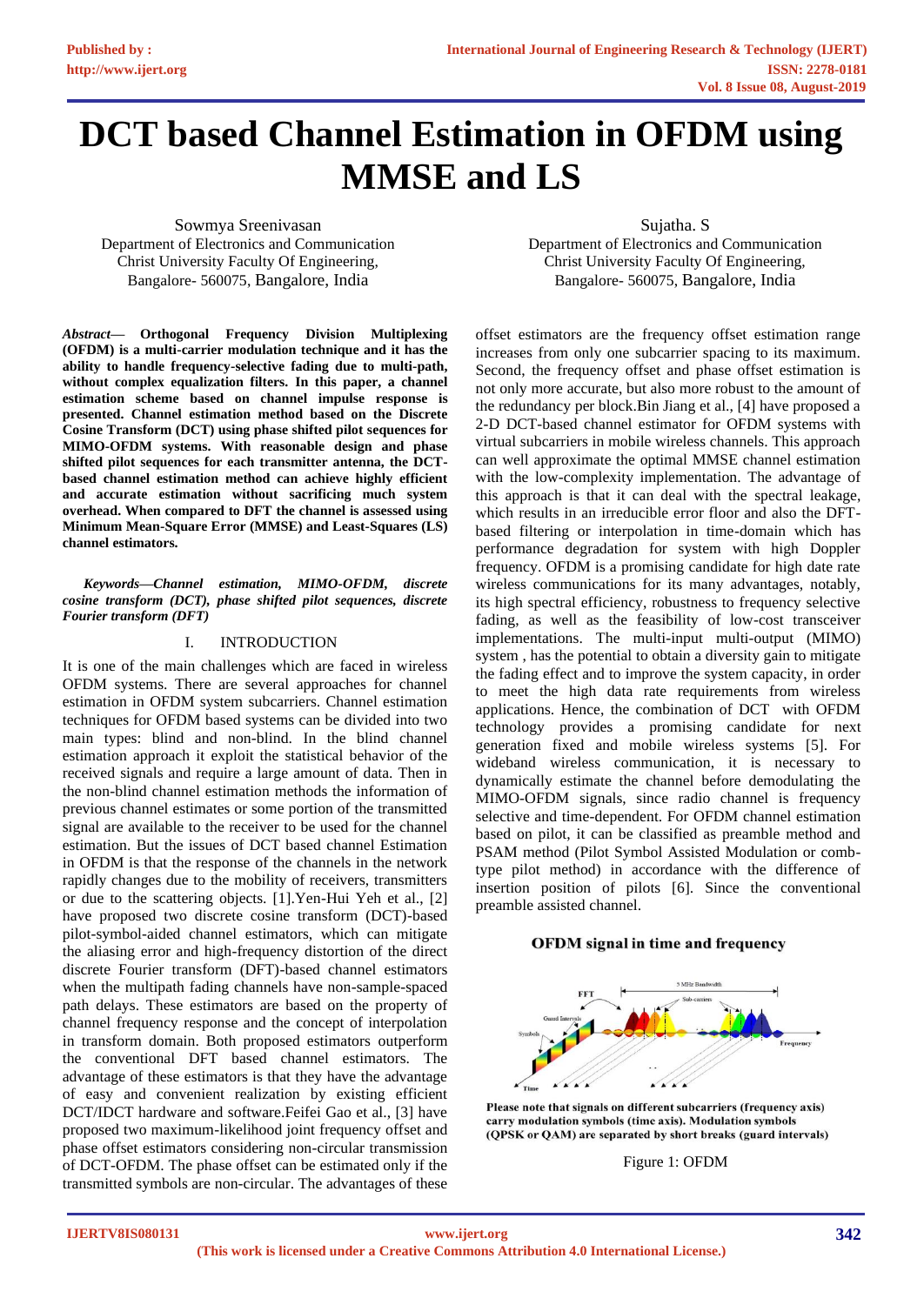## II. CHANNEL ESTIMATION

To examine the state of channel, we consider the following assumptions. Let  $s(x)$  be the transmitted input symbols and *s'(x)* be the received output symbols. Assume, *g(x)* as the channel impulse response and  $N(x)$  represents the white complex Gaussian channel noise. From a multi-amplitude signal constellation, the transmitted symbols (*s(x)*) are considered. Supposing that the D/A and A/D converters comprise ideal low-pass filters along with bandwidth 1/Ts. Here, Ts symbolizes the sampling interval and TC denotes the time length of a cyclic extension, which is used to eradicate inter-block interference and to maintain the orthogonality of tones.

The channel impulse response  $g(x)$  can also be described as the function of a time limited pulse train. It takes the form as follows, [3]

$$
g(x) = \sum_{k} \beta_{k} \eta \left( x - \gamma_{k} T_{s} \right) \tag{1}
$$

The amplitudes  $(\beta_k)$  are complex valued and take value between  $0 \leq \gamma_k T_s \leq T_c$ .

Using n-point discrete-time Fourier transform (DFTn), the system is modeled as follows,

$$
S^{'} = DFT_n \bigg( IDFT_n(S) \otimes \frac{g}{\sqrt{n}} + N \bigg)_{(2)}
$$

Where,  $S = \begin{bmatrix} S_0, & S_1, & \cdots & S_{n-1} \end{bmatrix}^T$  $S = [S_0, S_1, \cdots S_{n-1}]'$ ,  $S' = \begin{bmatrix} S_0', & S_1', & \cdots & S_{n-1}' \end{bmatrix}^T$  and  $N = [N_0, N_1, \cdots N_{n-1}]^T$  are the vectors of i.i.d complex Gaussian variables. Another  $[g_0, g_1, \cdots g_{n-1}]^T$  $g = [g_0, g_1, \cdots g_{n-1}]^T$  is well thought out by the cyclic equivalent of sinc-functions.  $g / \sqrt{n}$  symbolizes the response of observed channel impulse after sampling the frequency response of  $g(x)$  and it is given as,

$$
g(x) = \frac{1}{\sqrt{n}} \sum_{k} \beta_k e^{-j\frac{\pi}{n}(x + (n-1)\gamma_m)} \frac{\sin(\pi \gamma_k)}{\sin(\frac{\pi}{n}(\gamma_k - x))}
$$

A set of n independent Gaussian channels of the system can be described as,

( ) ( ) ( ) ( ) *s x* = *h x s x* + *N x* where, x= 0, 1…n-1 (4)

In the above equation,  $h(x)$  represents the complex channel attenuation produced by the vector

$$
h = [h_0, h_1, \cdots h_{n-1}]^T = DFT_n(g)_{(5)}
$$

The vector N is equivalent to,

$$
N = [N_0, N_1, \cdots N_{n-1}]^T = DFT_n(N)_{(6)}
$$

Where N is an i.i.d complex zero-mean Gaussian noise vector, The above descriptions can be written in the form of matrix as follows,

$$
s' = XQg + N \tag{7}
$$

Here,  $X$  is the matrix that contains the elements of  $x$  on its diagonal.

#### III. P PROPOSED PROBLEM

In this paper, the channel is assessed using Minimum Mean-Square Error (MMSE) and Least-Squares (LS) channel estimators. Consider the channel vector g is Gaussian and uncorrelated with the channel noise N, then the MMSE estimate of channel g can be given as follows, [8]

$$
\hat{g}_{MMSE} = R_{gs} R_{ss}^{-1} S
$$
\n(8)

The terms in equation (8) can be derived as,

$$
R_{gs} = E\left\{gs^{(H)}\right\} = R_{gg}Q^H X^H
$$
\n(9)

$$
R_{ss} = E\left\{s\ s^{(H)}\right\} = XQR_{gg}Q^H X^H + \sigma_N^2 I_n
$$
\n(10)

Where,  $R_{gs}$  and  $R_{ss}$  are the cross covariance matrix between g and s' and the auto-covariance matrix of s' respectively. And then,  $R_{gg}$  denotes the noise variance (i.e)  $E\left\{N(x)\right\}^2$ . We presume that both auto covariance matrix ( *Rgg* ) and noise variance are known values.

The estimation of MMSE in frequency domain is computed as follows,

$$
h_{MMSE}^{\hat{\sigma}} = Q g_{MMSE}^{\hat{\sigma}} = Q O_{MMSE} Q^H X^H s^{\hat{\sigma}}
$$
\n(11)

Where, the value of  $O_{MMSE}$  can be given as,